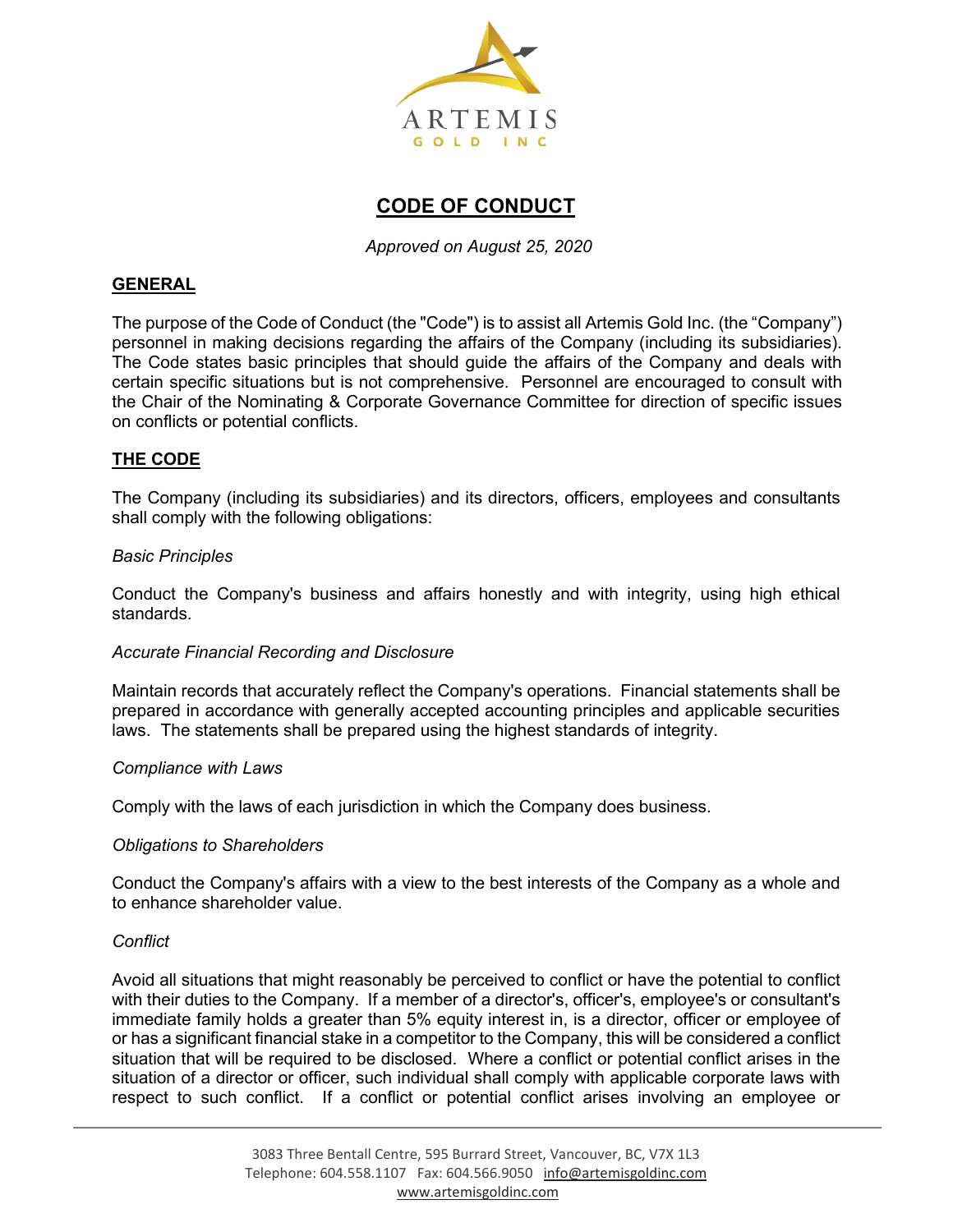consultant, the individual shall disclose same to the Nominating and Corporate Governance Committee and shall abide by the recommendations of the Nominating and Corporate Governance Committee with respect to the conflict.

#### *Stock Trading and Use of Material Information*

Comply with the Company's Policy on Insider Trading/Disclosure Policy.

## *Respect and Tolerance*

Shall not tolerate discrimination, intimidation or harassment on the basis of race, colour, ancestry, place of origin, political belief, religion, marital status, family status, physical or mental disability, sex, sexual orientation, gender identity or expression, age, conviction of a criminal or summary conviction offence unrelated to employment or other factors that are unrelated to the Company's business interests. Employees are entitled to work in an environment which is respectful of their dignity, rights, needs and individual differences.

## *Environmental Standards*

Conduct the Company's operations using environmental best practices with a goal to protecting human health, minimizing impact on the ecosystem and returning exploration and mining sites to a high environmental standard.

## *Safety*

Shall provide safe and healthy working conditions and comply with all occupational health and safety laws and regulations.

#### *Contribution to Local Communities*

Conduct the Company's operations with a view to respecting and enhancing the economic and social situations of the communities in which the Company operates.

#### *Dealing with Public Officials*

Not directly or indirectly make payments to public officials with a view to assisting the Company to conduct its business unless there is no reasonable alternative to such payment, the payment is not being made to induce the official to misuse his or her position, the payment is not illegal under the *Corruption of Foreign Public Officials Act* (Canada) or under the jurisdiction's laws and the payment is properly recorded and identified in accounting records.

#### *Benefits Given*

Not provide gifts or other personal benefit to others that would be considered extravagant or would reflect unfavourably on the Company.

#### *Benefits Received*

Not seek or receive gifts or other personal benefit from those doing or seeking to do business with the Company which might reasonably be perceived to have the ability to affect the recipient's judgement or conduct involving the Company.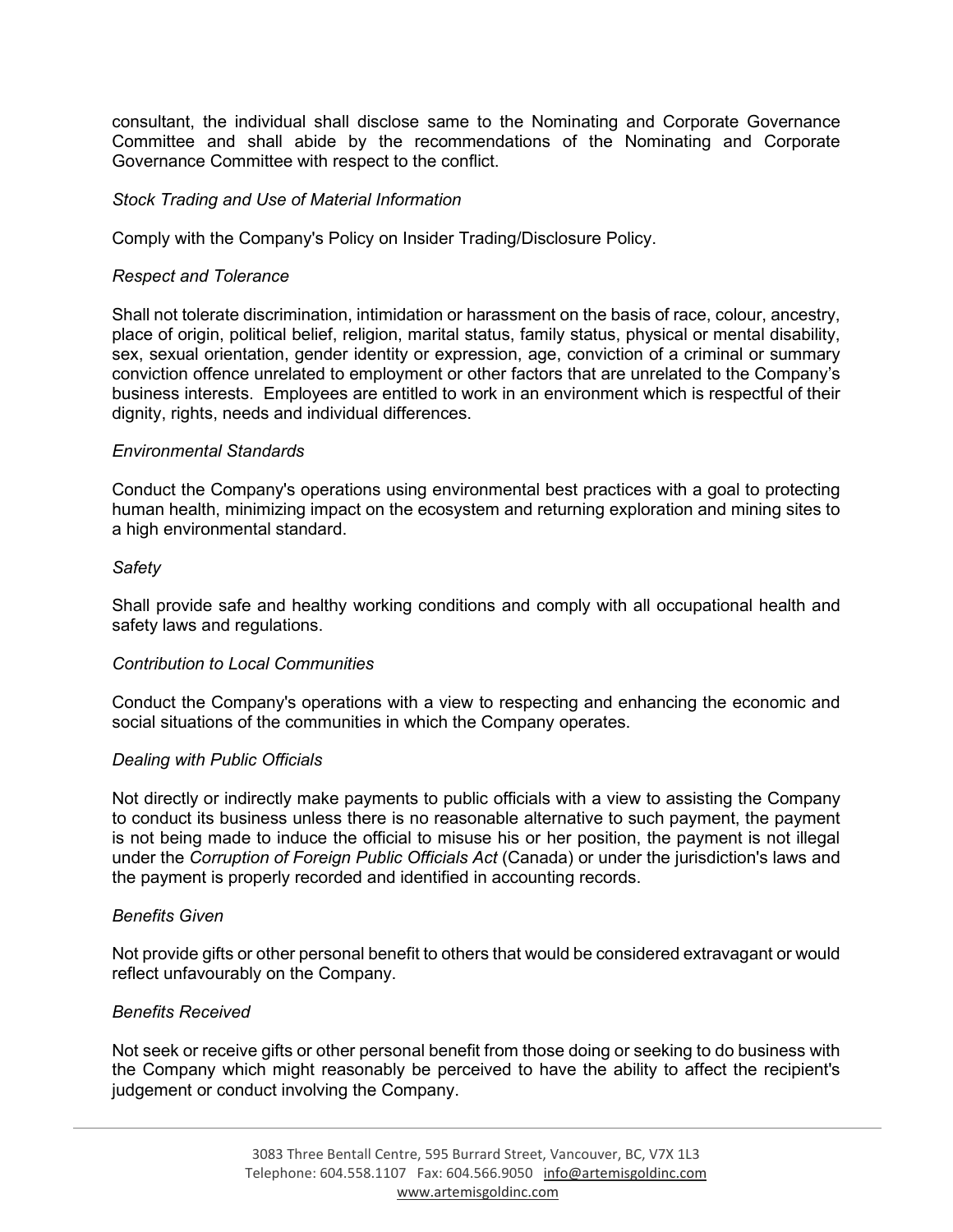## *Other Entities to be Ethical*

Use reasonable efforts to ensure that the companies and individuals with which the Company does material business also observe high ethical standards.

## *Confidentiality and Corporate Access*

The Company's directors, officers, employees and consultants are entrusted with the confidential information of the Company and with the confidential information of the Company's business partners. This information may include: (1) technical or scientific information about future projects; (2) business or marketing plans or projections; (3) earnings and other internal financial data; (4) personal information; (5) supply and customer lists; and (6) other non-public information that, if disclosed, might be of use to the Company's competitors or harmful to the Company or its business partners. This information is the Company's property or the property of its business partners, and in many cases was developed at great expense. The directors, officers, employees and consultants shall:

- not discuss confidential information with or in the presence of any unauthorized persons, including family members and friends;
- use confidential information only for the Company's legitimate business purposes and not for personal gain;
- not disclose confidential information to third parties; and
- not improperly use the Company's property or resources for personal gain or the personal gain of anyone else.

## *Competition and Fair Dealing*

The Company's directors, officers, employees and consultants are required to deal honestly and fairly in the best interests of the Company, and in a manner which fosters a climate of mutual respect with one another and with the Company's business partners, competitors, customers, security holders, suppliers, employees, consultants and other third parties, including the communities in which the Company operates. In dealings with these parties, the Company:

- prohibits the giving of any bribes, kickbacks and any other form of improper payment, direct or indirect;
- prohibits its directors, officers, employees and consultants from accepting any bribe, kickback or improper payment from anyone;
- limits the acceptance or offering of any gifts to or from its business partners to those which are appropriate or customary in given business relationships, and prohibits its directors, officers, employees and consultants from offering any gifts or other benefits directly or indirectly to public officials as consideration either for actions taken (or not taken) by the public official or for the official's agreement to influence the action (or inaction) of its organization;
- limits marketing and entertainment expenditures to those that are reasonable, job-related and consistent with this Code;